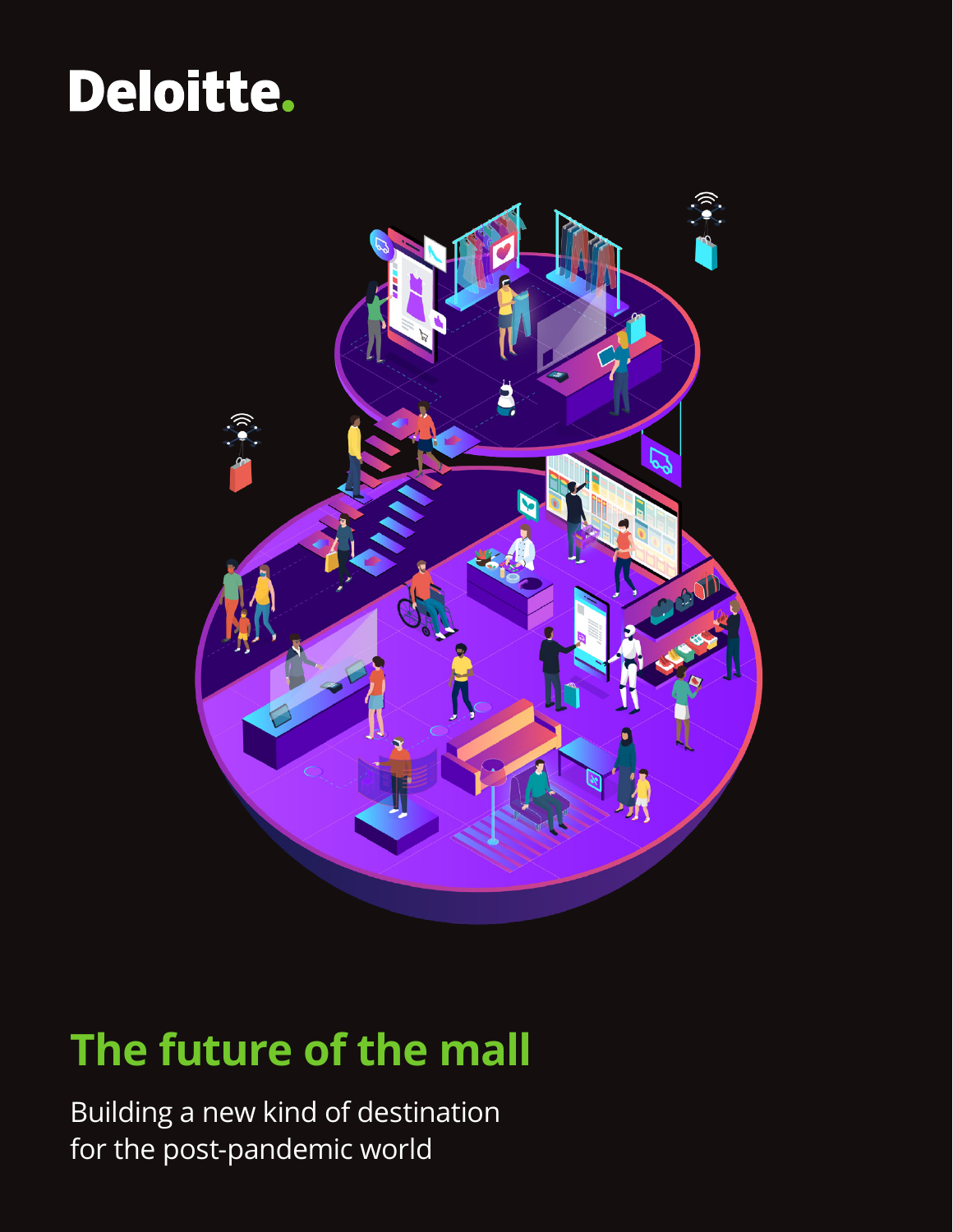### **Table of contents**

| Change is upon us                                | 2  |
|--------------------------------------------------|----|
| Safety first, but make it convenient             | 4  |
| The store's new role                             | 6  |
| Food is the new fashion                          | 8  |
| There's no avoiding it: customers demand digital | 10 |
| The mall can no longer be purely about shopping  | 12 |
| So what does the "mall of the future" look like? | 14 |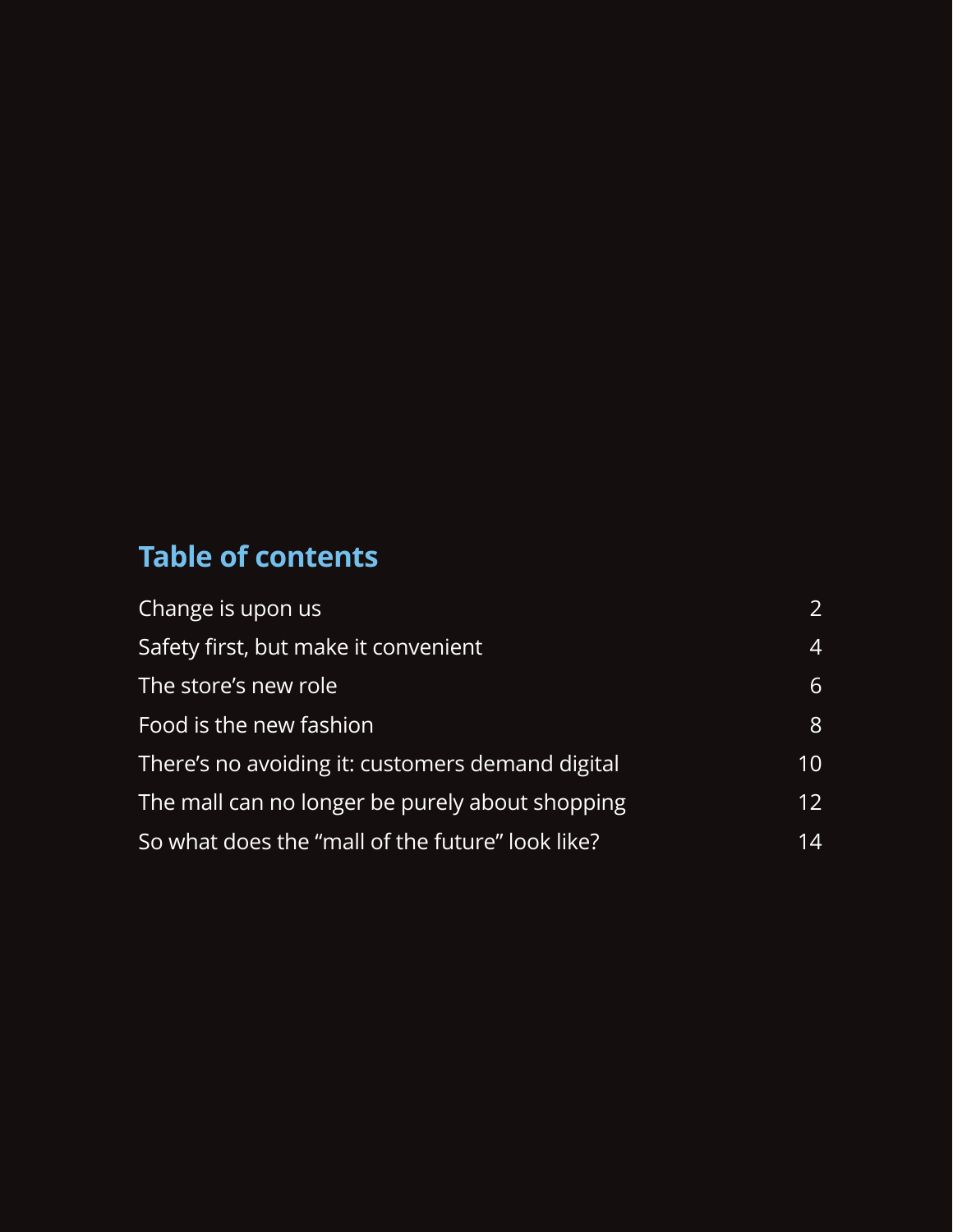As retailers and mall owners grapple with the repercussions of the COVID-19 pandemic, many are accelerating their plans and expanding their thinking to find ways to keep malls relevant in the new normal. Through interviews, focus groups, and consumer surveys, we have determined five critical changes that mall landlords and retailers must embrace if they want to keep customers coming back:



- 1. **Focus on safety and convenience**, balancing consumers' desire for social interaction with their need for a safe, easy shopping experience.
- 2. **Rethink the role of the store**, emphasizing the associate's role in facilitating an exceptional customer experience, and focusing on showroom, pop up locations and other innovation formats.
- 3. **Make way for the food revolution**, which will become the new anchor that brings visitors to the mall as less relevant fashion retailers move out.
- 4. **Embrace technology**, capitalizing on digital tools to maximize productivity and efficiency and create experiences that are a dynamic and engaging.
- 5. **Become a new destination**, creating a multi-purpose environment that offers extensive leisure activities as well as other services, like office, residential, and cultural amenities.

The mall of the future will be a destination that feeds the functional requirements of our lives as well as our need to be social. It will be a thriving community where people will live, work, play, and eat. It will not be your parents' mall—so much so that we might no longer call it a "mall" anymore at all.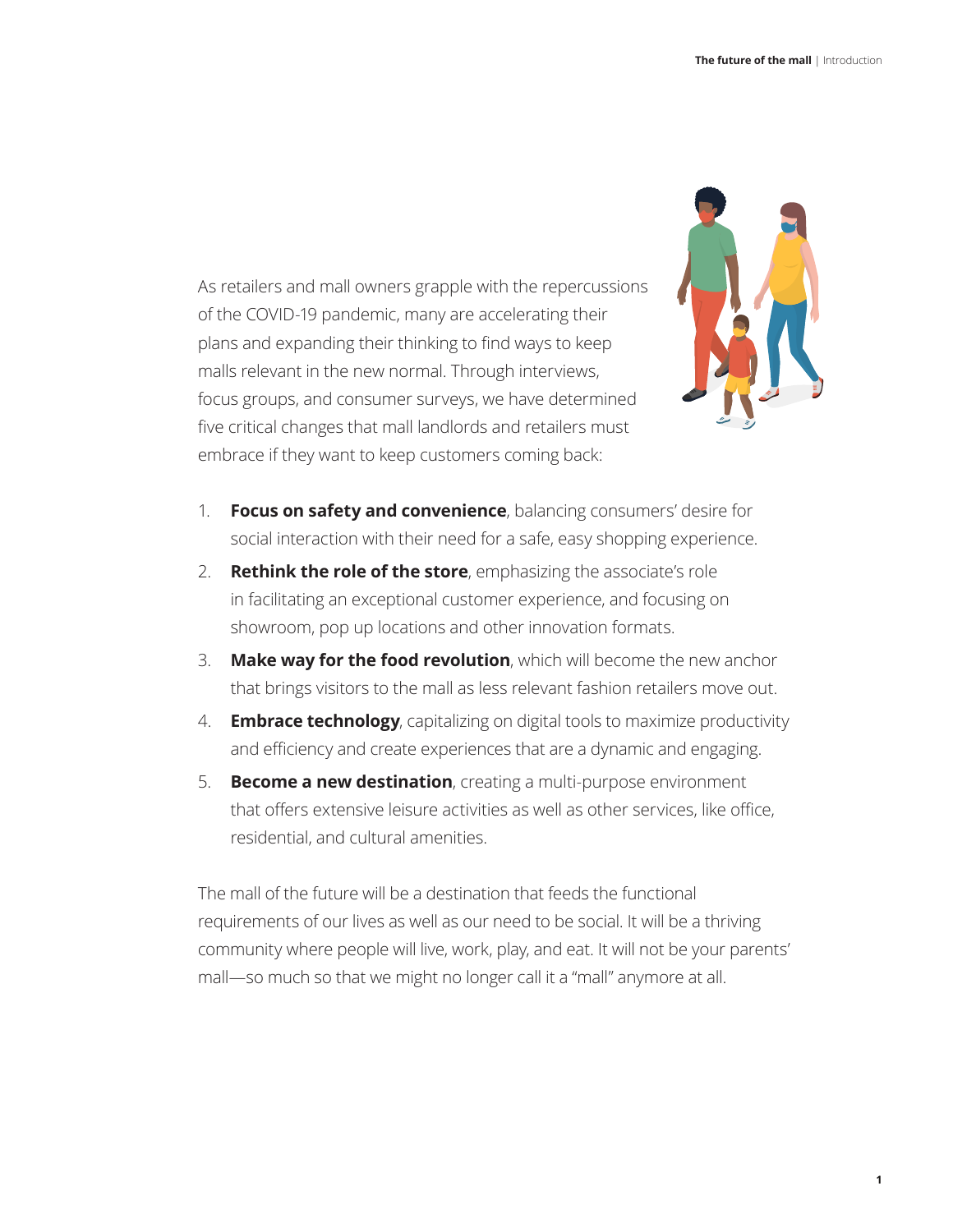# <span id="page-3-0"></span>Change is upon us

The COVID-19 pandemic has shocked the retail industry. Shopping malls, once popular meeting hubs that were already feeling the pressure from e-commerce and decreased foot traffic, were suddenly devoid of customers as the world locked itself down in an effort to contain the virus's spread. Several months later, as restrictions begin to lift, Canadian malls and the retailers that populate them are asking themselves some very tough questions: How can we bring people back safely? Have we lost customers forever? How does online shopping fit in? What do we need to do to survive?

To answer these questions, we spoke with mall landlords, retailers, and consumers to hear their thoughts on what's next for the mall and what's likely to change permanently.

One thing is certain: our retail experience is about to be revolutionized.

### **About the research**

The conclusions in this report are based on research and analysis conducted by Deloitte in Canada in May/June 2020. This included:

- **• In-depth interviews** with senior executives of key Canadian mall owners
- **• Interviews** with 14 national retailers across multiple product categories
- **• Consumer research** in two phases:
	- **• Phase 1:** Qualitative focus groups across a range of age groups from Ontario, Quebec, and British Columbia, each group representing a specific shopping preference (main street shoppers/some malls; closed mall; open mall/big box/power centre)
	- **• Phase 2:** Quantitative, nationally representative survey of adult Canadians aged 18 and older conducted between May 25 and June 1, 2020, totalling 1,000 respondents



**Before the pandemic, mall foot traffic was already falling<sup>1</sup>**

**Foot traffic in Canada's top-10 malls** 

**22% 2019 vs. 2018** 

**42% February 2020 vs. February 2019**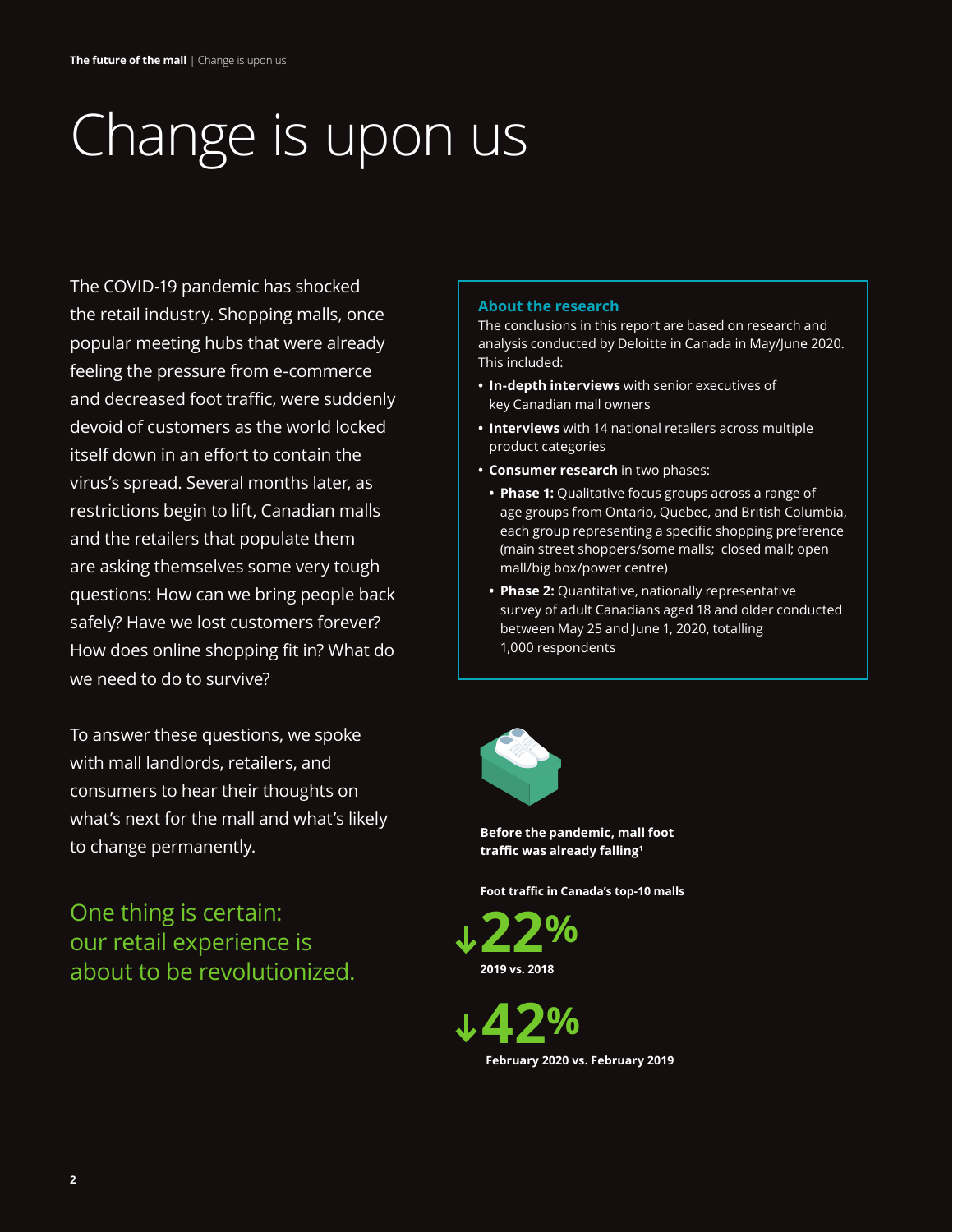### " Malls have to create a reason for consumers to return to in-store shopping post-COVID-19."

Major Canadian retailer

### **Weaknesses have been exposed**

The pandemic shone a bright light on the operations of malls and retailers. When stores inside malls had to shut their doors, it became abundantly clear who was in a good position before the pandemic and who was not. Some retailers already had a strategy in place to take them into the future. Others found their weaknesses exposed, and some have even filed for creditor protection since the lockdown began.

Even before the crisis hit, mall foot traffic had been declining in Canada. Data shows that in the country's top 10 malls $^2$  it fell by 22 percent between 2018 and 2019.3 It fell even further in February (still before the COVID-19 lockdowns), as consumers were already shifting their spending toward necessities and away from discretionary items like fashion and luxuries: comparing foot traffic in the top 10 malls in February 2019 to that of February 2020, we see a full 42-percent drop.<sup>4</sup> Our research reveals that retail companies facing the toughest challenges now seem to have shared a number of common pre-COVID-19 characteristics: a lack of digital presence or e-commerce capability, declining revenues, a poor cash position, lagging profitability, and a generally declining brand and customer experience.

### **Strategies are being accelerated**

Retailers and mall owners that had been investing in their digital and e-commerce capabilities to elevate their brand and customer experience before COVID-19 are clearly poised to come out ahead. Mall owners typically have long-range development strategies for their properties and most had already built

their plans to combat the pre-pandemic drop in traffic, but many of their occupants clearly had not—many stores within malls were shut down entirely by mid-March.

As a direct result of the crisis, many retailers and mall owners are now accelerating their business plans. Smart businesses are condensing their five-year strategy into a five-week one, ratcheting up their investment in digital capabilities and rapidly experimenting with new business models in an effort to get ahead of the evolving trends. Even before COVID-19, global spending on retail technology was growing (showing a 3.6 percent leap from 2018 to 2019, to a projected \$203.6 billion<sup>5</sup>), and it is clear that number is now increasing.

They are right to be reacting quickly. Consumers expect to spend less time in malls than they did before: 24 percent of those we surveyed said they shopped in malls once a week before COVID-19, and only 12 percent said they expect to do so when the restrictions are lifted. With 58 percent of consumers expecting enclosed malls to be less popular post-COVID-19, retailers and their landlords alike are going to have to rethink the role and function of their properties in order to get people to return.

As one successful mall owner told us, "Landlords and retailers have to work hand in hand to create a reason for consumers to return to malls and have a smooth, stress-free experience." It is unfortunate it took worldwide isolation measures to highlight some glaring issues, but one thing is certain: our retail experience is about to be revolutionized.

**78% of consumers expect online shopping to become more popular post-COVID-19** 

**58% of consumers expect enclosed-mall shopping** 

**to become less popular post-COVID-19** 



**24%**

**of consumers say they shopped in enclosed malls once a week before the pandemic** 

**12% of consumers expect to shop in enclosed** 

**malls once a week after the pandemic6**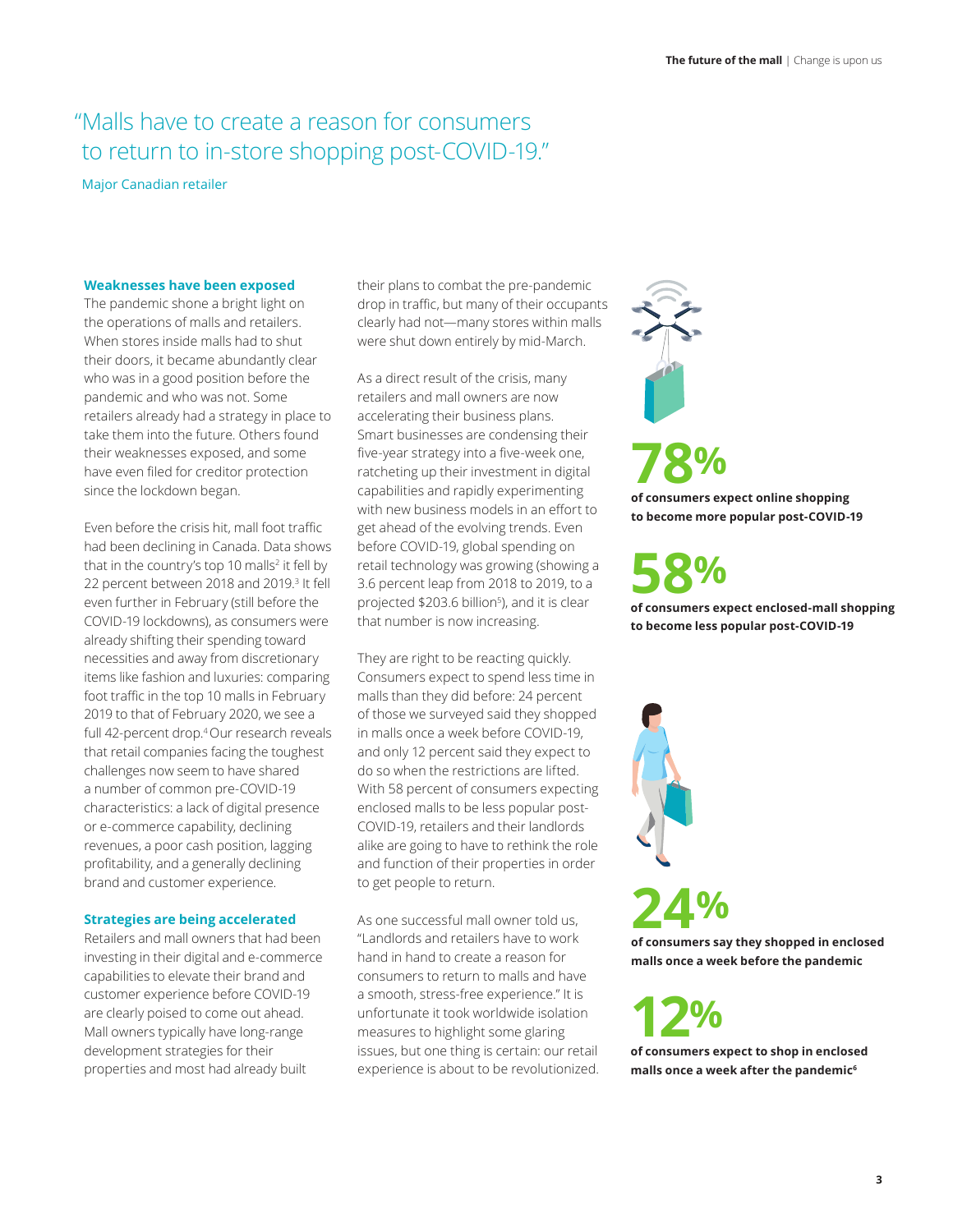# <span id="page-5-0"></span>Safety first, but make it convenient

COVID-19 has changed consumer expectations further. The ongoing transition to online purchasing was given a boost by the lockdown, and the concerns of customers for their health and safety is taking business away from physical stores and making consumers less confident about visiting enclosed malls.

Although Canadian anxiety over the pandemic began to wane somewhat as the summer approached, consumers' expectations of spending on discretionary items, as well as visiting restaurants or retail stores, were still very low compared to pre-COVID-19 baselines.7 As the table on page 5 shows, the US and Canadian consumer was still, at the end of June, expecting to spend much less on discretionary items than consumers in China, where COVID-19 cases had slowed considerably and the economy was opening up for business. How fast Canadian and US confidence will come back to full pre-pandemic levels is still uncertain.

### Today's shoppers are demanding a safe, frictionless environment.

According to Craig Alexander, Deloitte Canada's chief economist, recovery is likely to be slow. "Consumption is 60 percent of the Canadian economy," he wrote in his June 12, 2020, *Economic Insights* blog post, and that "overall, we expect that consumer spending will be a significant contributor to the economic recovery. However, consumer spending growth will be tempered by high unemployment, high indebtedness, and behavioural responses to the continued health risks."8

We spoke with Sarah Reid, a consumer psychologist for Deloitte Canada, about behavioural change. "There are a lot of factors affecting how permanent any behaviour change will be," she said, "but the biggest determinants are how deep the change goes and how long it lasts." Consumers' level of confidence is also modified by other things such as the functional nature of the trip (whether they're buying essentials or shopping for entertainment, for example), and there are generational impacts as well.

**The consumer's needs and shopping habits after COVID-19 will be in constant flux as their emotions battle opposing forces: the desire to get in and out quickly, and the need to be social and interact with one another.** 

Today's shoppers are demanding a safe, frictionless environment, but they want it their way. The key to getting them back into malls will be for owners and retailers to work together to invest in customer safety, and to provide tools and applications that make for a smoother, more convenient shopping experience.

They need to rethink their strategy for getting products safely and quickly into customers' hands, particularly to compete effectively with Amazon. There has been a rapid rise in the popularity of convenience services such as self check-out, click-andcollect, curbside/store-door pickup, buyonline-pickup-in-store (BOPIS), and free

or hassle-free returns through services like a centralized returns area in the mall. Curbside delivery emerged during the coronavirus crisis as a way for local shops and major chains alike to continue to provide products to customers while making safety a priority. We heard from many that curbside pickup is here to stay; customers will continue to demand this option into the future.

As malls continue to reopen, stores will need to alter their delivery systems in keeping with the guidelines provided by public health officials. "Safety and cleanliness was always a basic factor we expected from retailers, regardless of COVID-19," said one millennial customer. "They will definitely need to ensure a clean environment and impose social distancing to get me back." To maintain those high standards of safety and cleanliness, retailers and landlords will be faced with additional costs that will affect their bottom line. The challenge will be to determine which costs to absorb and which to pass along to the consumer.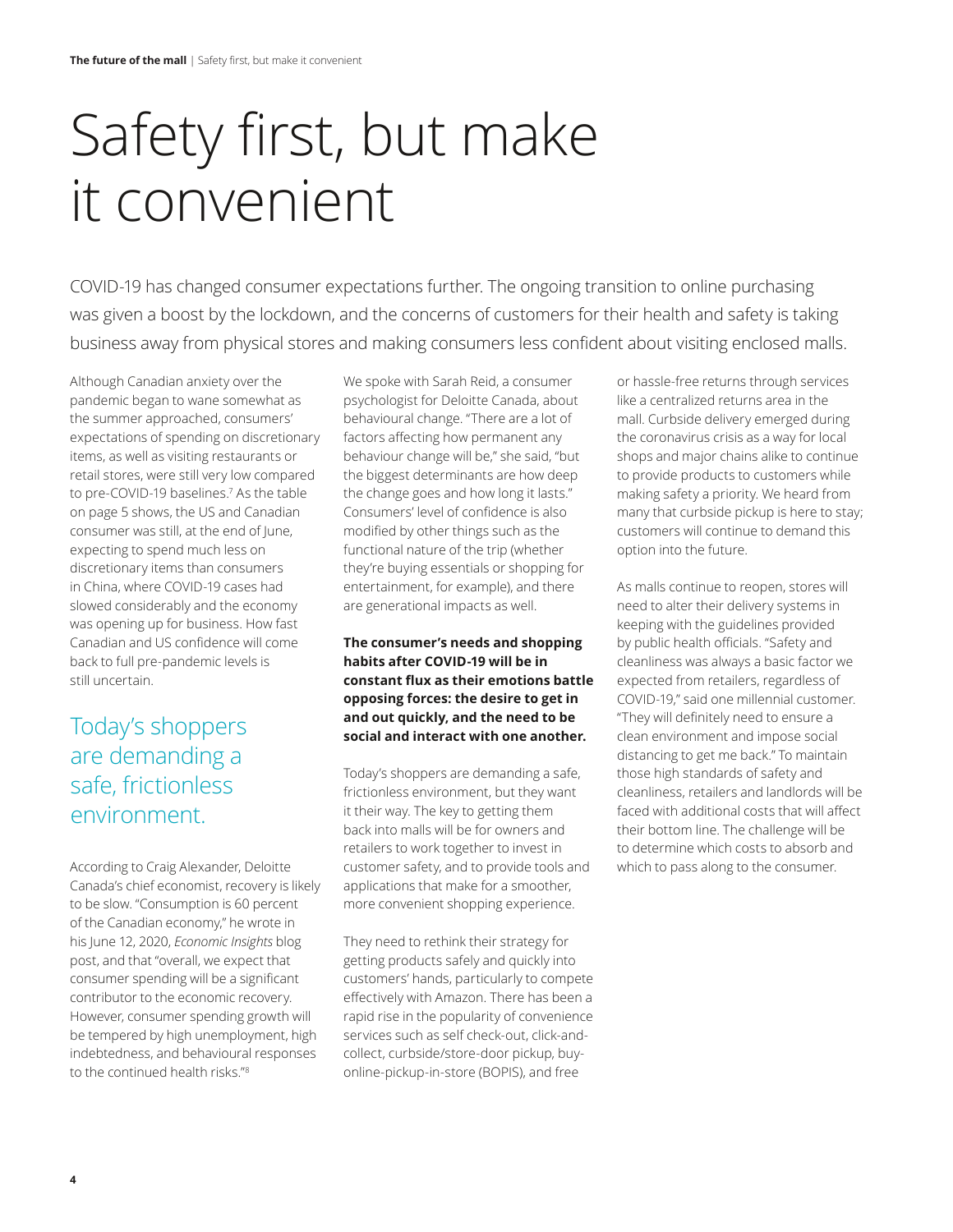### **Expected spend on discretionary items, Canada and United States vs. Asian countries, week of June 27, 2020**

*Net spending intent* **on less discretionary items appears to be stabilizing and moderating with more discretionary Net spending intent by country over the next four weeks/percentage** 

**Net spending intent** 

| Lowest                            | <b>Highest</b> |                                |                  |       |                  |                |                       |
|-----------------------------------|----------------|--------------------------------|------------------|-------|------------------|----------------|-----------------------|
|                                   | Canada         | <b>United</b><br><b>States</b> | <b>Australia</b> | China | India            | Japan          | South<br><b>Korea</b> |
| <b>Less discretionary</b>         |                |                                |                  |       |                  |                |                       |
| Everyday household goods          | 14             | 22                             | 15               | 45    | 55               | $\mathbf 0$    | 12                    |
| Groceries                         | 27             | 31                             | 20               | 33    | 55               | $6\phantom{1}$ | 30                    |
| Utilities                         | $\overline{9}$ | 17                             | 19               | 38    | 42               | $-4$           | 2 <sup>1</sup>        |
| Medicines                         | $\overline{4}$ | 12                             | 6                | 14    | 47               | $\overline{1}$ | 2 <sup>1</sup>        |
| Home internet/mobile phone        | $\overline{9}$ | 11                             | 11               | 35    | 49               | $\overline{1}$ | $6\phantom{1}$        |
| Health care                       | $\overline{2}$ | $\boldsymbol{9}$               | $6\phantom{1}6$  | 34    | 53               | $\overline{2}$ | $-2$                  |
| Housing                           | 6              | 6                              | 5 <sub>5</sub>   | 13    | 16               | $-4$           | $-5$                  |
| <b>More discretionary</b>         |                |                                |                  |       |                  |                |                       |
| Alcohol                           | $-4$           | $-6$                           | $-7$             | $-4$  | $-8$             | $-11$          | $-24$                 |
| <b>Books</b>                      | $-12$          | $-5$                           | $-12$            | 21    | 23               | $-7$           | $-12$                 |
| Cable TV                          | $-1$           | $6\phantom{1}$                 | $-2$             | 19    | 32               | $-8$           | $-3$                  |
| Clothing/apparel/footwear         | $-19$          | $-13$                          | $-17$            | 20    | 6                | $-14$          | $-17$                 |
| Electronics                       | $-20$          | $-10$                          | $-18$            | 11    | $\boldsymbol{8}$ | $-12$          | $-27$                 |
| Entertainment                     | $-8$           | $-4$                           | $-2$             | 21    | 30               | $-11$          | $-3$                  |
| Fuel and motor oil for automobile | $-18$          | $-13$                          | $-13$            | 17    | 13               | $-8$           | $-18$                 |
| Furnishings                       | $-26$          | $-18$                          | $-26$            | $-8$  | $-6$             | $-24$          | $-44$                 |
| Restaurants/takeout food          | $-8$           | $-3$                           | $-12$            | 8     | $-17$            | $-10$          | $-14$                 |
| Travel                            | $-45$          | $-27$                          | $-38$            | $-20$ | $-23$            | $-22$          | $-49$                 |
| Savings                           | $\overline{2}$ | $6\phantom{1}$                 | 10               | 14    | 37               | $\mathbf{9}$   | $-3$                  |
| Average-less discretionary        | 10             | 15                             | 12               | 30    | 45               | $\pmb{0}$      | 6                     |
| Average-more discretionary        | (16)           | (9)                            | (15)             | 9     | 6                | (13)           | (21)                  |

**Note:** Net spending intent is the difference between percentage of respondents who selected "somewhat/a lot more" and the percentage of respondents who selected "somewhat/a lot less" to the question "How much do you plan to spend on each of the following items over the next four weeks compared to the last four weeks?" Responders were not given an exhaustive list of spending categories.

**Source:** Deloitte state of the consumer tracker, June 2020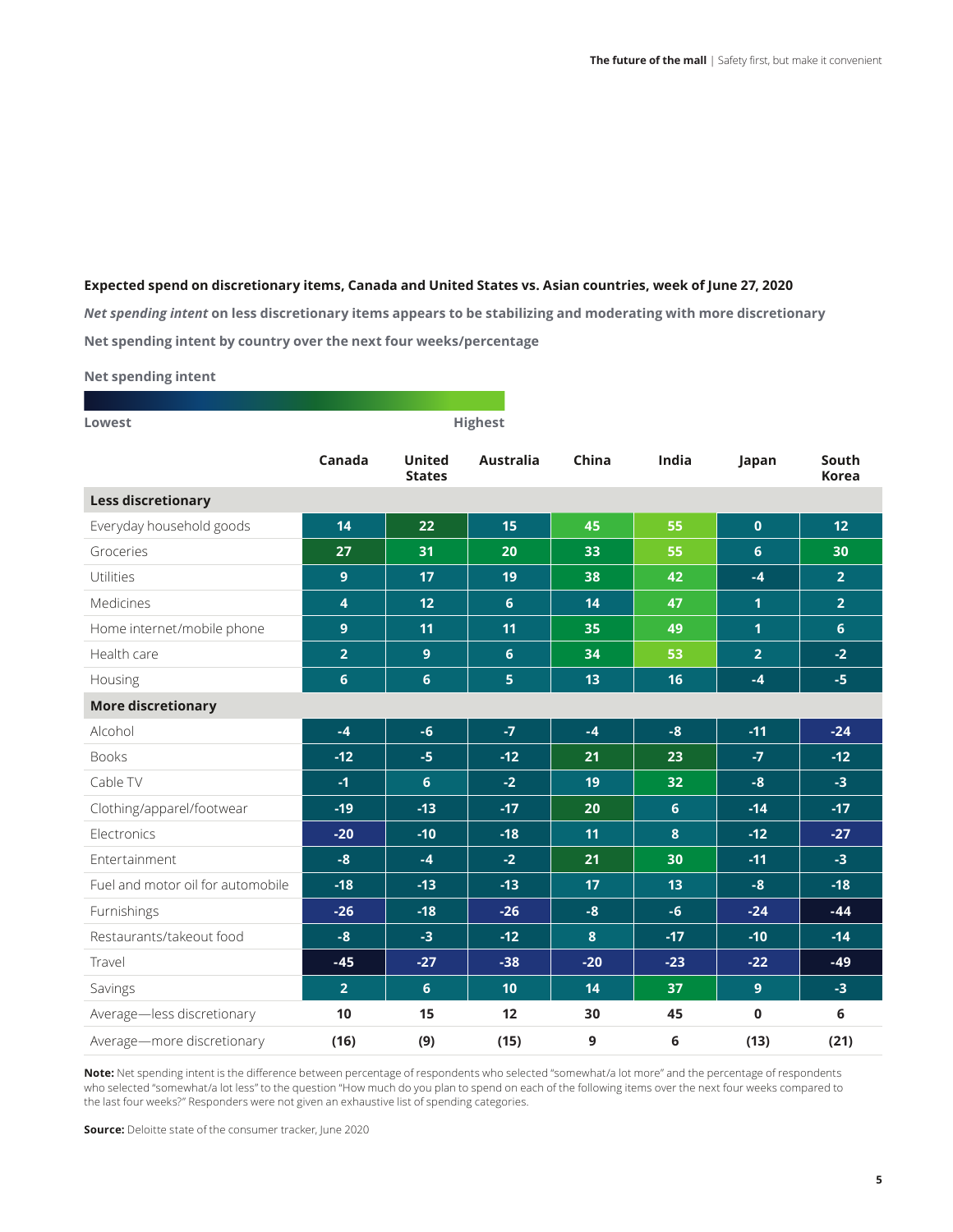## <span id="page-7-0"></span>The store's new role

"The days are numbered for retailers with large-footprint stores. They need to reinvent themselves to stay current."

Mall landlord

With foot traffic having fallen by 22 percent in the country's top-10 malls even before the coronavirus outbreak (2019 vs. 2018), many retailers are re-evaluating the profitability of bricks-and-mortar stores with regard to their real estate costs. They are culling lowerperforming stores and focusing their capital on more profitable or flagship locations, allowing them to strengthen the brand through the interplay between the physical store and online channels.

The growth of online shopping (with 78 percent of consumers expecting online shopping to increase in popularity post-pandemic) calls into question the need for an extensive network of stores, particularly for products such as electronics, books and media, sporting goods, and "fast" fashion—products that have thrived online, are more commoditized, and are easy to compare by price.

Many digital-first, direct-to-consumer brands that have opened storefronts in Canadian malls over the last few years now tell us they're re-evaluating to determine how many bricks-and-mortar locations they actually require. "We just need to see if the store expansion we have in our fiveyear strategy is still valid once we emerge from lockdown," said an executive from one consumer goods company.

For some time now, the customer journey has been evolving. It's no longer simply about visiting a store. It now involves an overall brand experience through the omnichannel platform: having done their research online, customers arrive at the store already knowing exactly what they want (in many cases, knowing more about a product's features and benefits than the sales associate). Our research shows that these behaviours have likely become fully entrenched during the pandemic. The result: the path to purchase has been altered permanently.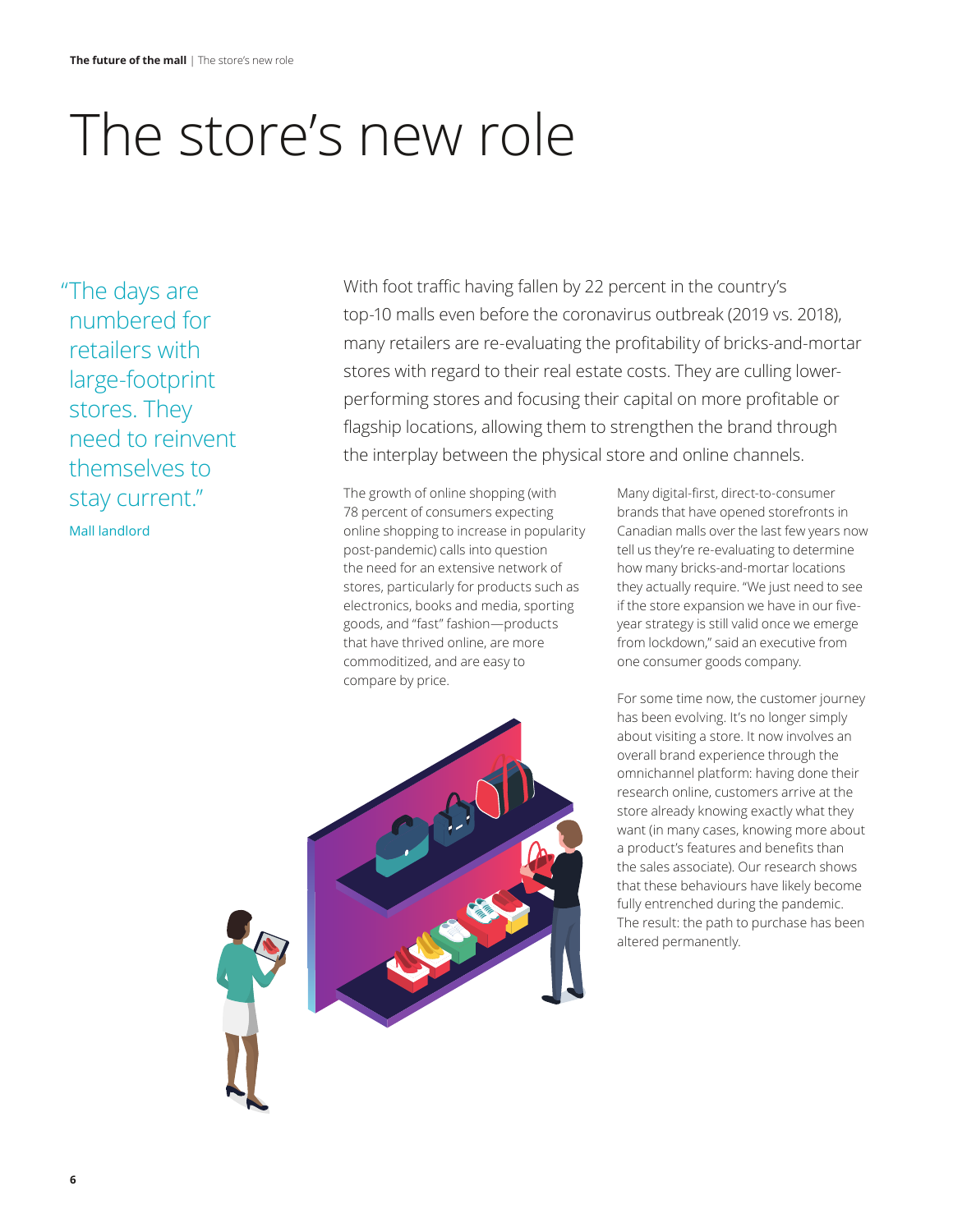The role of the in-store sales associate will now be elevated to someone fully versed in the product he or she is selling, who can understand and find a solution for the customer's needs. In fact, if the element of experience is not elevated, the store will become almost irrelevant—so the sales associate must become the "trusted brand advisor" or "brand ambassador," especially in the luxury category. The experience in the store must offer something different. Retailers will need to continue investing in technology that supports these advisors, allowing them to do things like:

- **•** Retrieve pre-identified customer needs or expectations, perhaps captured during an appointment booking through extended or virtual reality capabilities or handheld tablets in-store
- **•** Look up product information instantly
- **•** Develop recommendations on the fly based on customer reactions, possibly using robotic store assistants that match customers to products
- **•** Finalize orders and make delivery arrangements, perhaps coordinating with the mall's centralized digital concierge to arrange delivery to the customer's car at a set time
- **•** Complete auto-checkout transactions seamlessly using a range of technology

Let's go even further. Retailers are rethinking the size of the stores they retain, knowing that a large physical footprint does not necessarily translate into larger sales volumes. The growing share of online purchases may mean that stores do not need to carry as much inventory, and many can lean more toward a showroom approach. They can have a smaller physical space, using technology to create a more interactive interface with the brand and products, and arrange order and delivery from a fulfillment centre within 24 hours. One large retailer told us it is looking at new distribution strategies with other retail partners to offset its store-size reduction, adding more points of distribution rather than more floor space.



#### **Nordstrom Local**

Over the couple of years, Nordstrom began rolling out a new type of store. In a departure from the company's traditional largedepartment-store model, a Nordstrom Local location is a small store with no inventory. Instead of goods, it offers services, such as online order pickup and return, style advice, tailoring/alterations, and beauty services, and merchandise that can be delivered to the Local location within a few hours.

In keeping with the rethinking and right-sizing approach, Nordstrom recently announced a decision to permanently close 16 of its underperforming department stores so it can focus investment on stronger areas. Bold and innovative approaches like these will undoubtedly contribute to the company's long-term success.<sup>9</sup>

Our research shows that these behaviours have likely become fully entrenched during the pandemic. The result: the path to purchase has been altered permanently.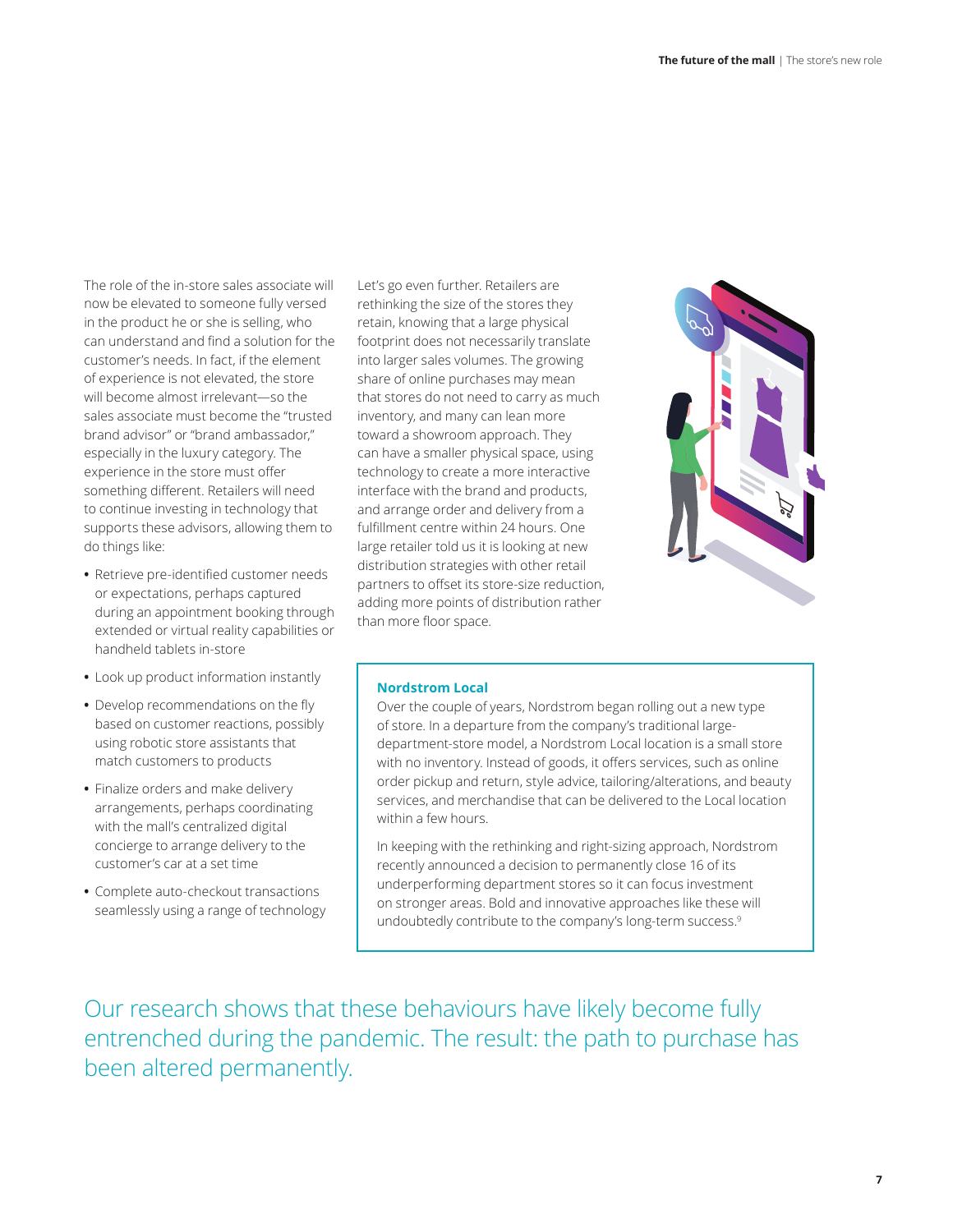# <span id="page-9-0"></span>Food is the new fashion

There was a time when fashion was the driver that brought people to malls in droves. Historically, some malls dedicated up to 60 percent of retail floor space to fashion merchandise.



**55% Customers who expect to shop for apparel mainly in-store after the pandemic<sup>10</sup>**

Yet even before COVID-19, the pressure was on the fashion sector, especially fast fashion, with consumers becoming more conscious of the effect of their consumption choices on the environment. With the emergence of a more casual approach to dressing, as well as the dramatic increase in online stores offering free returns, many mid-market fashion retailers were already shutting down their bricks-and-mortar locations.

Then the pandemic hit, and the effect of the ensuing business lockdowns on fashion shopping has been dramatic. Seventy-two percent of respondents to our survey said they shopped mainly in-store for apparel before COVID-19, but only 55 percent expect to do so in the post-pandemic world. This means that malls will need to find something else to fulfill the role of main attraction. One of those *somethings* is food.

As a social experience, dining out appeals to all customer segments—and it cannot be replicated online. When consumers were asked about which amenities would encourage them to come to malls, the top response, chosen by 35 percent of respondents, including 40 percent of respondents aged 18–34, was "a great assortment of food and restaurants for dining or take-out, including a food hall."

As middle-price fashion retailers restructure to reduce store counts and mall overexposure, restaurants will move into their spaces. Food and beverage floor-space allocation in malls went from 5 percent in the 1990s to 15–20 percent today, and one developer told us it could go as high as 50 percent in the future. Smart mall owners are viewing food and beverage venues as the new anchor that will enhance their destination appeal. All of the landlords we interviewed believe that food and beverage is ready to explode into malls.

We're not talking about the tired and broken food-court model featuring quick-service restaurants. With a few exceptions, profitability in traditional food courts is low. When it comes to the experience of food choices in the mall, a renaissance is coming.

" We heavily invest in our restaurant design to ensure our guests have a lasting experience."

National restaurateur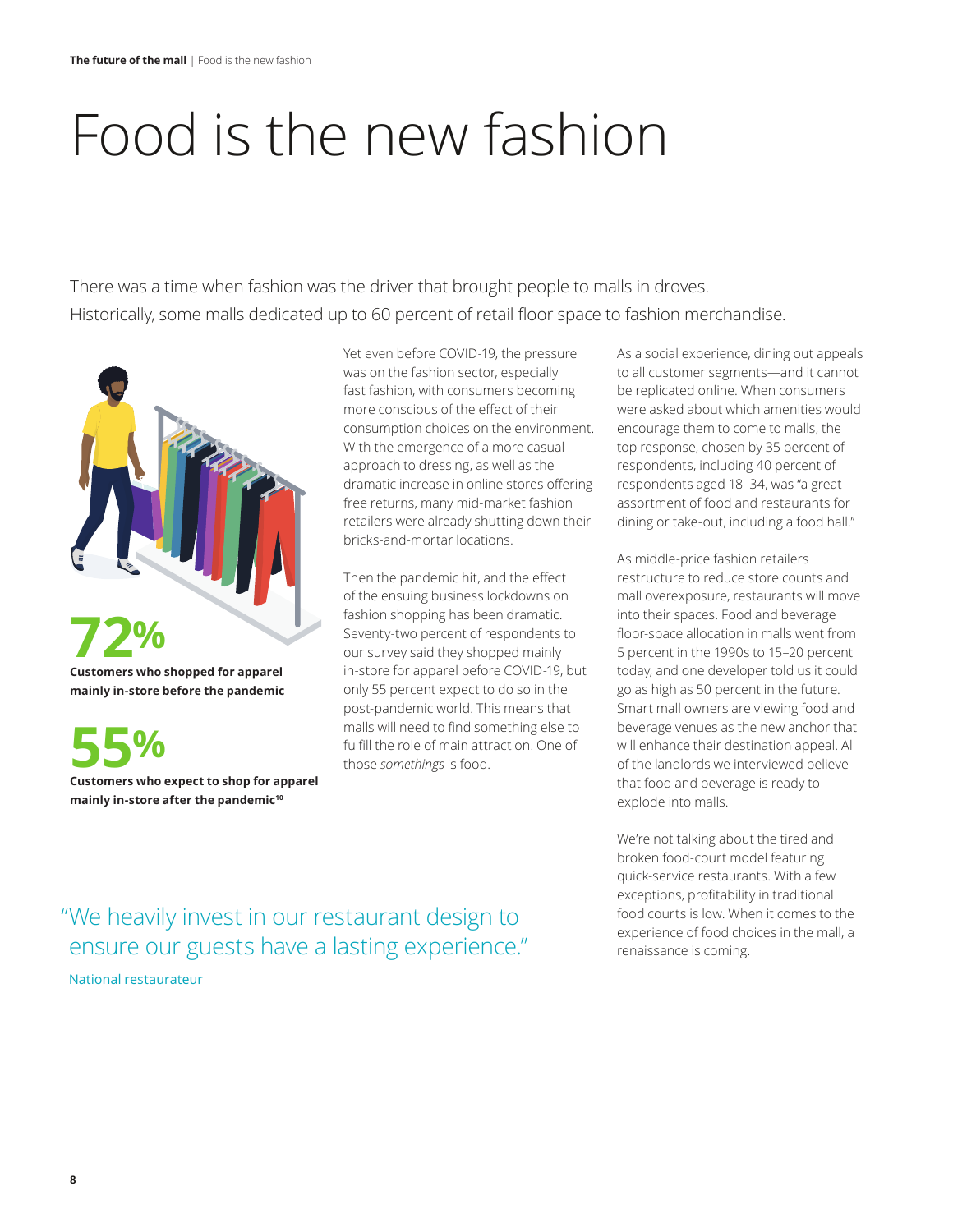#### **Next-generation mall food**

The next generation of food options in malls will bring us exciting innovations, like food halls featuring rising chefs or multiple restaurants clustered in common areas. The bet is that these will drive demand and create a new reason for customers to visit. Strong food and beverage options increase the amount of time a consumer spends in a store or mall, known as dwell time, which increases the value for other tenants.

In some top malls, restaurants are clustering together to create a restaurant row, some even sharing ghost kitchens behind the scenes to share meal prep and delivery capabilities. Of course, trendy or higher-profile, full-service restaurant brands will only select top-tier malls for future locations, so malls will need to work harder to attract them.

Landlords also need to keep in mind that restaurants cannot pay the same rent premiums that fashion tenants can afford, so malls will need to balance rental revenues with the foot traffic restaurants generate for other tenants. As businesses begin to reopen, consumers are still somewhat hesitant to go back to restaurants because of safety concerns but humans are also inherently social animals. Restaurants will need to reconfigure to accommodate socialdistancing rules in their dining rooms, add amenities like curbside pickup and delivery, and expand patio space to both keep people safe and allow them to get out and socialize.

### When it comes to the experience of food choices in the mall, a renaissance is coming.



**"A great assortment of food and restaurants for dining or take-out, including a food hall" was respondents' top choice among amenities that would encourage them to visit enclosed malls in the future, chosen by** 



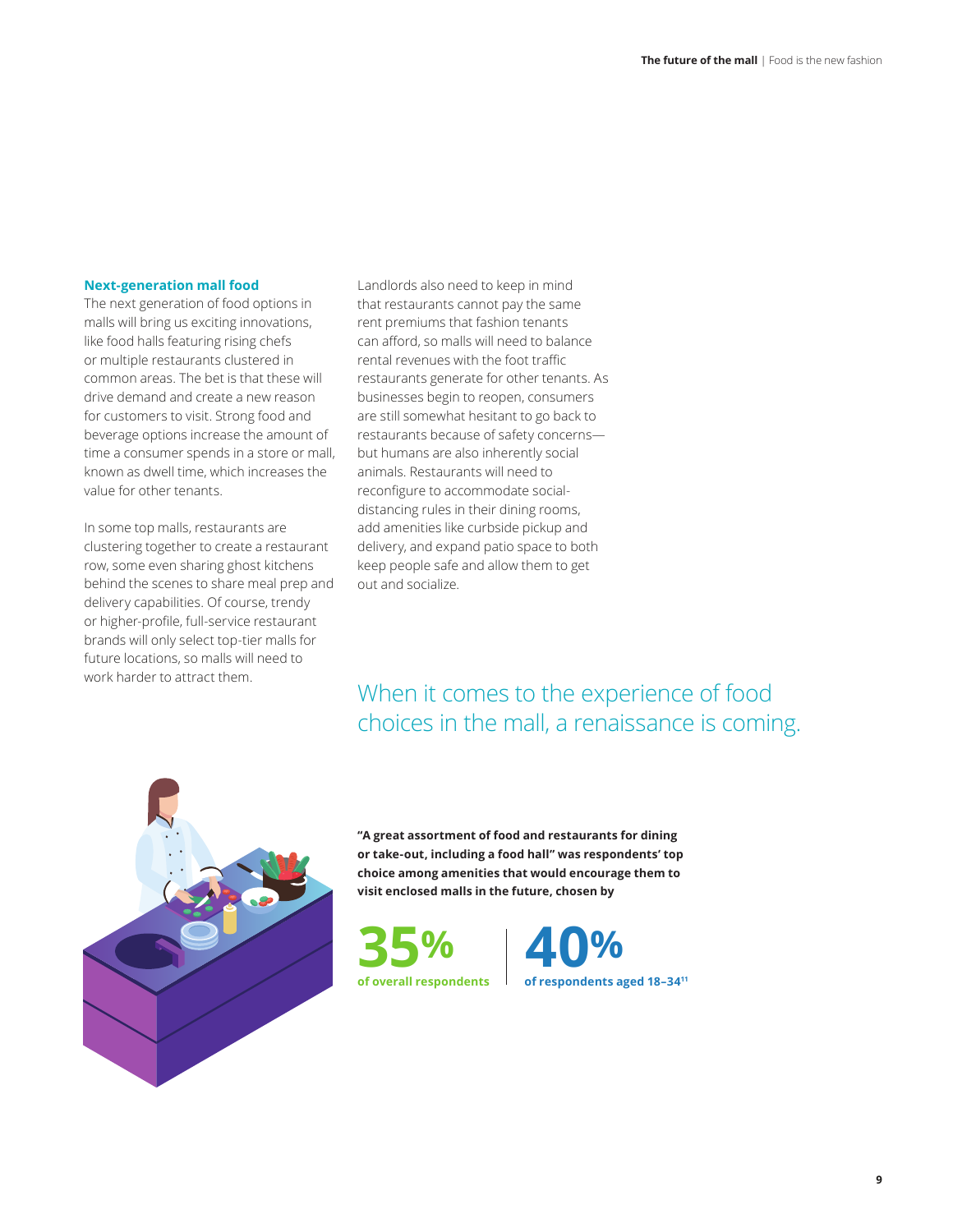## <span id="page-11-0"></span>There's no avoiding it: customers demand digital

If this wasn't clear already, the pandemic has crystallized it: retailers who aren't using digital tools to engage with customers will simply not survive.

Our survey found that before the outbreak, 45 percent of consumers used to plan their shopping around single-stop destinations, but 59 percent expect to seek out one-stop shopping once the restrictions are lifted (including 64 percent of female respondents and 69 percent of respondents aged 18–34). Dwell times will fall, especially if there's a second wave of the virus. As we move from the pre- to the post-COVID-19 world, the percentage of shoppers who said they want to just "get in and out as quickly as they can" increases from 37 percent to 59 percent. It is no surprise, then, that nearly 80 percent of consumers expect online shopping to become more popular after COVID-19.

Digital-first retailers—those who launched their original business with a strong digital presence, or who even began online first—have the advantage here. They knew from the beginning that success comes from making it easy for customers to shop when and how the customers want to. They understand the importance of using technology to enhance the brand experience, and they know how to do it. Their already advanced e-commerce platforms have allowed them to survive the pandemic and will give them an advantage in the future as they explore or expand their bricks-and-mortar strategy.

Amazon, of course, remains the competitor to watch. The company may not have entirely delighted customers as it prioritized essential items during the pandemic, but customers are still invested: of the 35 percent of Canadians who have Amazon Prime accounts, 50 percent of them said they increased their Amazon spending during COVID-19. The longer these behaviours are reinforced, the more they will become permanent.

Retailers who hadn't focused on the digital experience before the pandemic are now investing in it heavily, hoping it is not too late to catch up. Multiple retailers we spoke with expressed this same sentiment: it's now abundantly clear that the future is about marrying e-commerce with bricks and mortar. A comprehensive omnichannel approach is vital.

### **Digital beyond e-commerce**

The digital shopping revolution also goes well beyond e-commerce. Even before the pandemic, retail tech spending intentions, especially on in-store technology, were on the rise (funding of in-store technology increased by 60 percent from 2018 to 2019<sup>12</sup>). In addition, both landlords and retailers are using advanced analytics and shopper traffic-circulation data to determine how to better appeal to shoppers' needs and wants, while progressive companies are adopting all kinds of innovative technologies to enhance the brand experience.

Our interviewees are exploring a wide range of digitally enabled innovations. These include technologies that enhance a customer's shopping experience, such as:

- **•** Product testing and simulation using AR and VR technologies
- **•** An "endless-aisle" distribution strategy that can deliver in 24 hours or less
- **•** Pop-up shops to showcase new products both in person and online
- **•** Online concierge services, digitized browsing, and virtual fitting rooms

Others, like these, are designed to enhance the overall experience in the mall:

- **•** Apps for customers to make appointments at stores
- **•** "Instagrammable" experiences (with custom hashtags, of course)
- **•** Real-time, personalized customer service from anywhere
- **•** Tools that aggregate orders from multiple retailers for a single pickup
- **•** Dedicated curbside-pickup parking stalls to support the omnichannel experience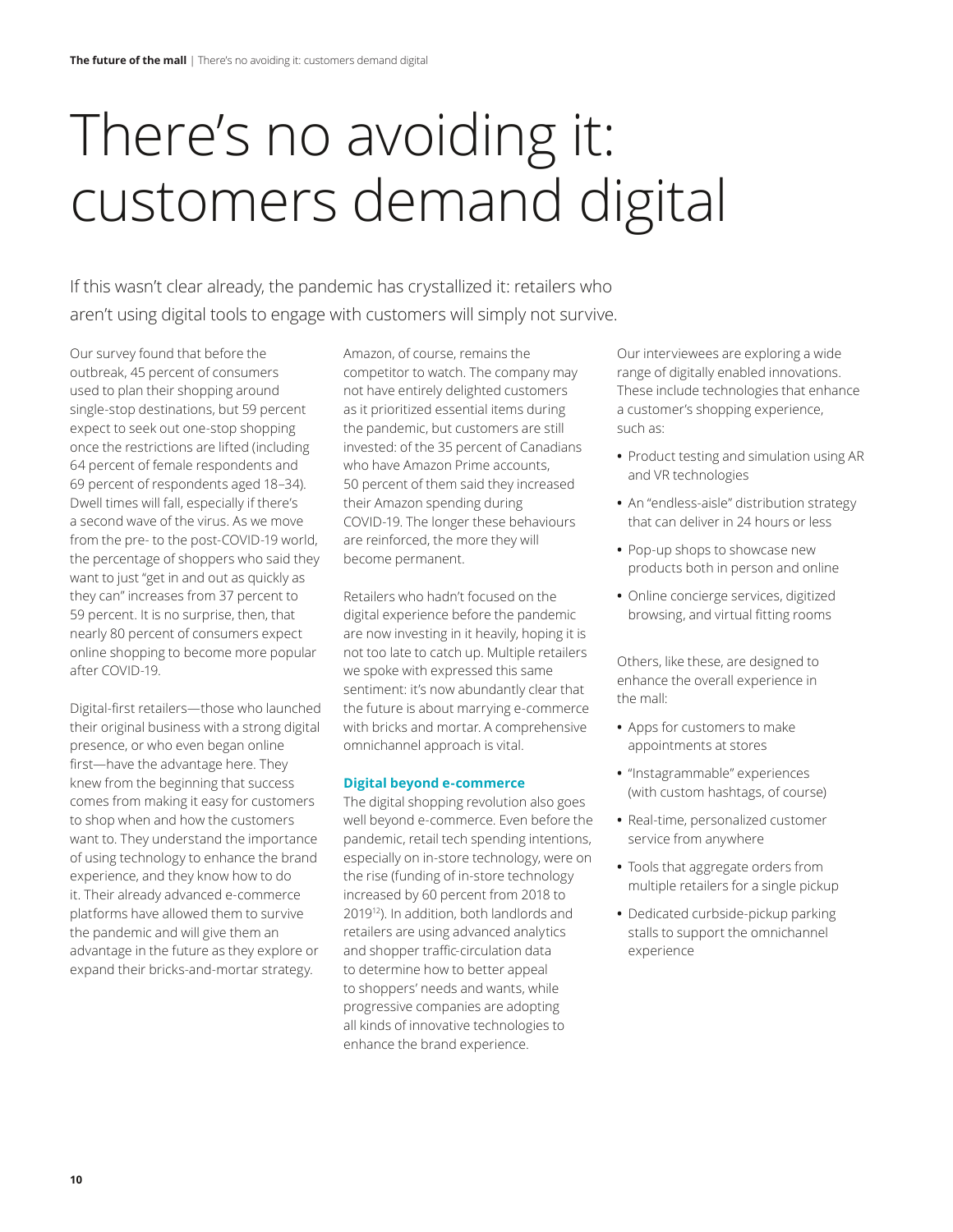There are many others at various stages of testing and development. The enabler is that consumers' mobile-enabled devices will become their interface to everything at the mall through the Internet of Things (IoT), creating an almost touchless experience. Customers are ready. They're increasingly looking for technology-enabled experiences in multiple aspects of their lives, and the mall is no exception.

Digital-first retailers understand the importance of using technology to enhance the brand experience, and they know how to do it.

**Across all categories, Canadian shoppers are more likely to embrace online shopping in the post-COVID-19 world.<sup>13</sup>**

**Change from pre-pandemic habits to planned post-pandemic habits** 







**50% of Amazon Prime members have increased** 

**their spending during the pandemic14** 

#### **As we move from a pre-COVID-19**

**to post-COVID-19 world, more shoppers said they will want to just "get in and out as quickly as they can"** 





**Shop in-store Shop online** 

**Of total respondents**  **Of female respondents** 

**Of respondents aged 18–34** 

**45% 45% 47%** 

**planned mainly for one-stop shopping before the pandemic** 

**59% 64% 69%**

**expect to plan mainly for one-stop shopping after the pandemic16**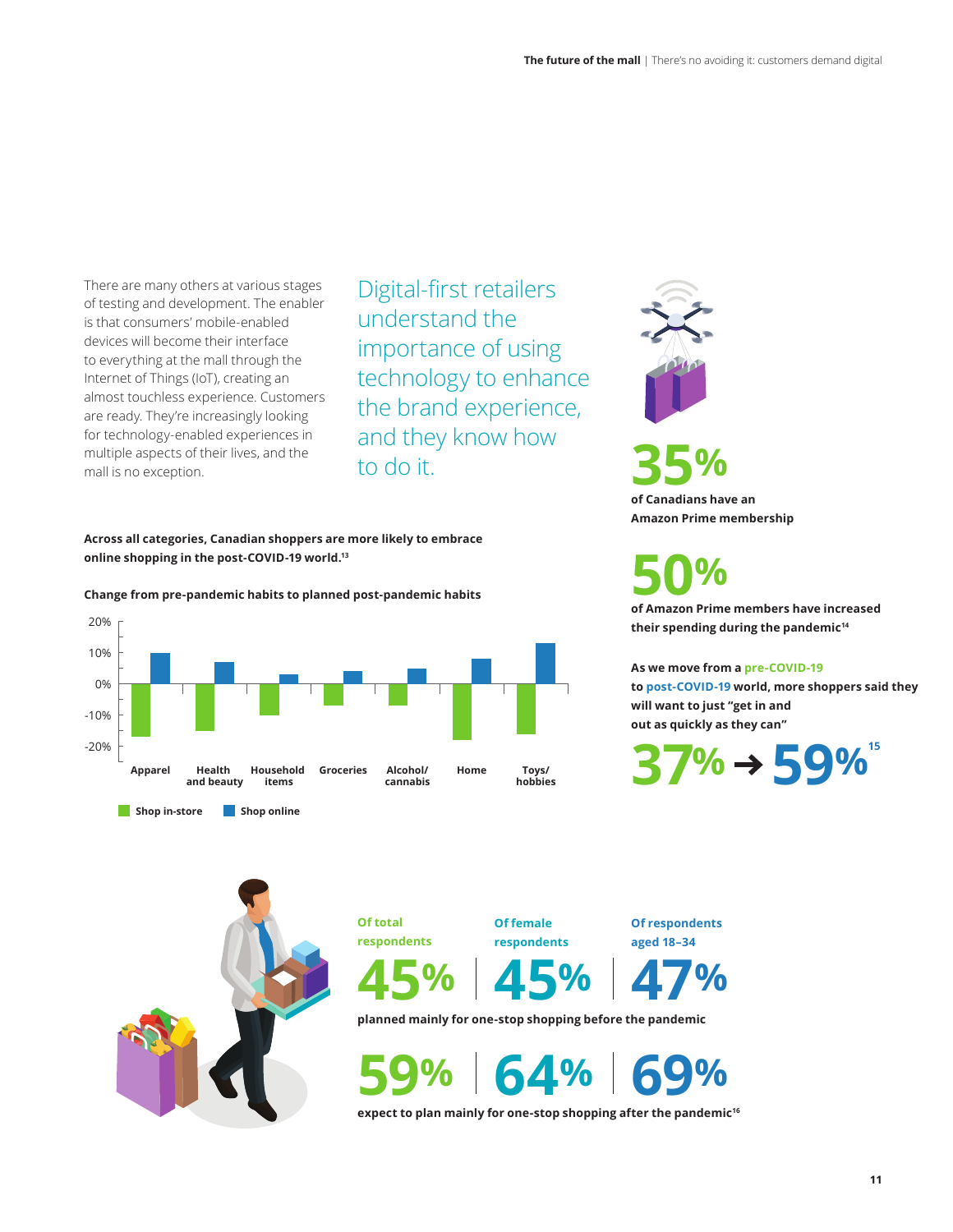# <span id="page-13-0"></span>The mall can no longer be purely about shopping

For daily essentials—grocery, bakery, pharmacy—consumers increasingly prefer one-stop shop destinations. Our focus-group participants said they find local neighbourhood centres or strip malls most convenient for meeting these daily, functional needs, and they expect to shop less in enclosed malls than they did before.

That, along with the growing strength and convenience of e-commerce, means mall owners will have to work even harder to give consumers a reason to travel beyond their neighbourhood to get what they need. Single-purpose malls, where consumers go only to shop from a collection of retailers, will struggle to stay relevant.

As the restrictions imposed to protect public health during the pandemic are eased, people will likely be craving more social interaction. If their functional needs are being met close to home, malls themselves will need to build broader, more dynamic experiences that people can't find elsewhere. Landlords and retailers need to collaborate creatively to drive foot traffic and boost dwell times to increase their revenue productivity.

Consumers told us that to capture their attention and get them to come back, the new destination mall will need to offer not only a great assortment of food options, as mentioned earlier, but also local or made-in-Canada merchants, a variety of parking and curbside pickup options, a centralized place for product returns (including those bought online), and even green spaces with trees and parkland. Progressive malls are building strategies to create mixed-use spaces that bring together residential, office, entertainment, leisure, health and wellness, and other novel experiences. Our interviewees talked about creating community livingroom spaces in malls for people to meet and socialize, or building concept destinations like the medi-mall, or health and wellness centre, which would include clinics, pharmacies, and spa services.

"If the mall or store can't provide a great experience, there's no reason to go there because you can just buy what you want online," said one mall owner. Lower-performing enclosed community malls in urban or mature markets are (or will soon become) obsolete. Consumers will be drawn to new mixed-use projects with strong leisure and entertainment offerings that help them find the social interaction they crave, especially now.

As the restrictions imposed to protect public health during the pandemic are eased, people will likely be craving more social interaction.

### **The Dubai Mall**

The Dubai Mall in the United Arab Emirates, with 35,000  $\mathrm{m}^2$  of gross leasable area, is a great example of a multi-purpose, experience-driven destination. It is part of Downtown Dubai, a large-scale mixed-use development, which includes upscale residential towers and luxury hotels and features some of the city's largest landmarks, including Burj Khalifa (the world's tallest building), the Dubai Opera and Dubai Fountain. The mall is a top-performing shopping and entertainment attraction for locals and a major tourist destination because of its large size, its exclusive offering of luxury/specialty fashion brands, free attractions such as regular fountain shows and the Dubai aquarium, and its world-class food and beverage offering.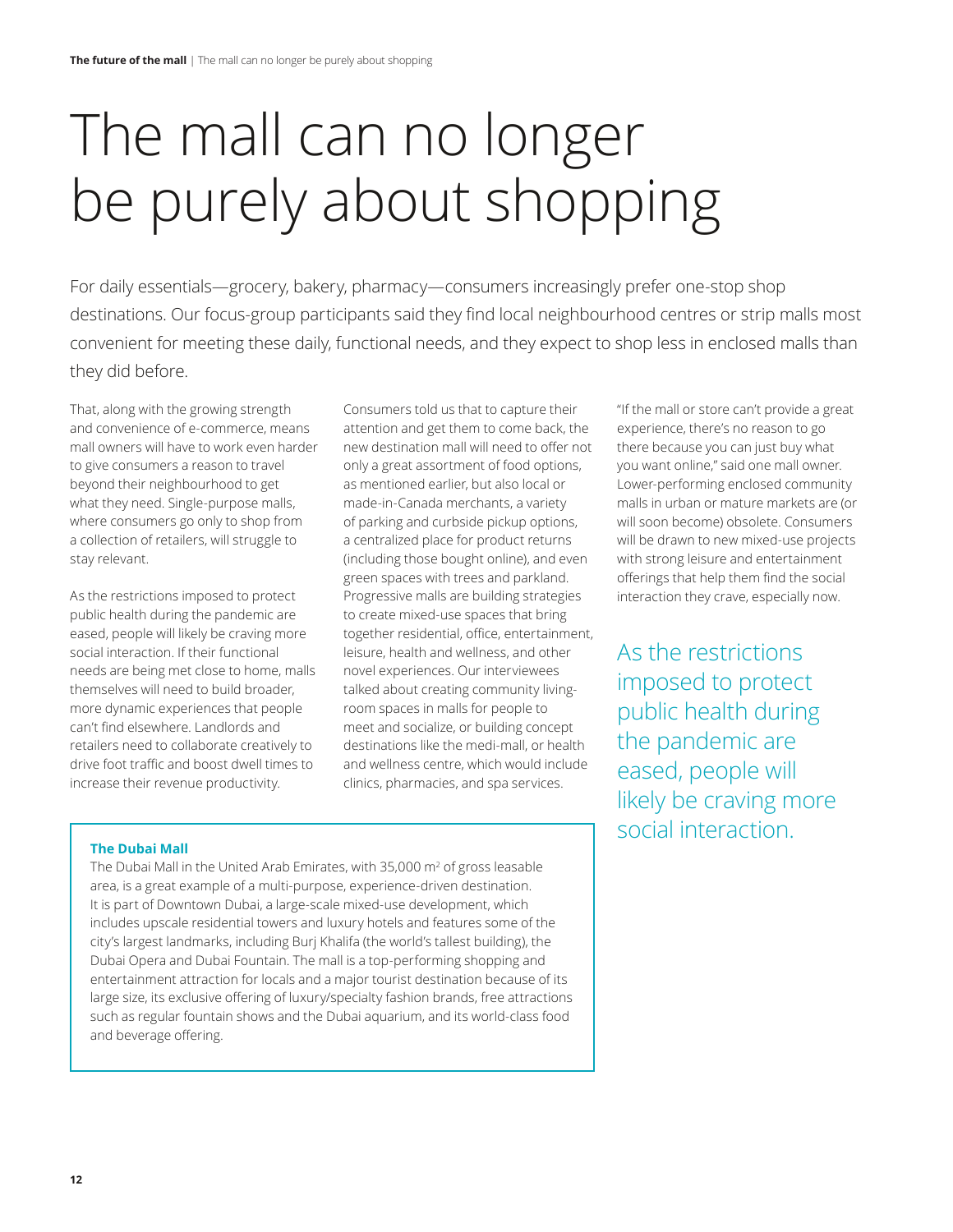**The top innovations consumers say will help bring them back to malls when pandemic restrictions are lifted:17** 

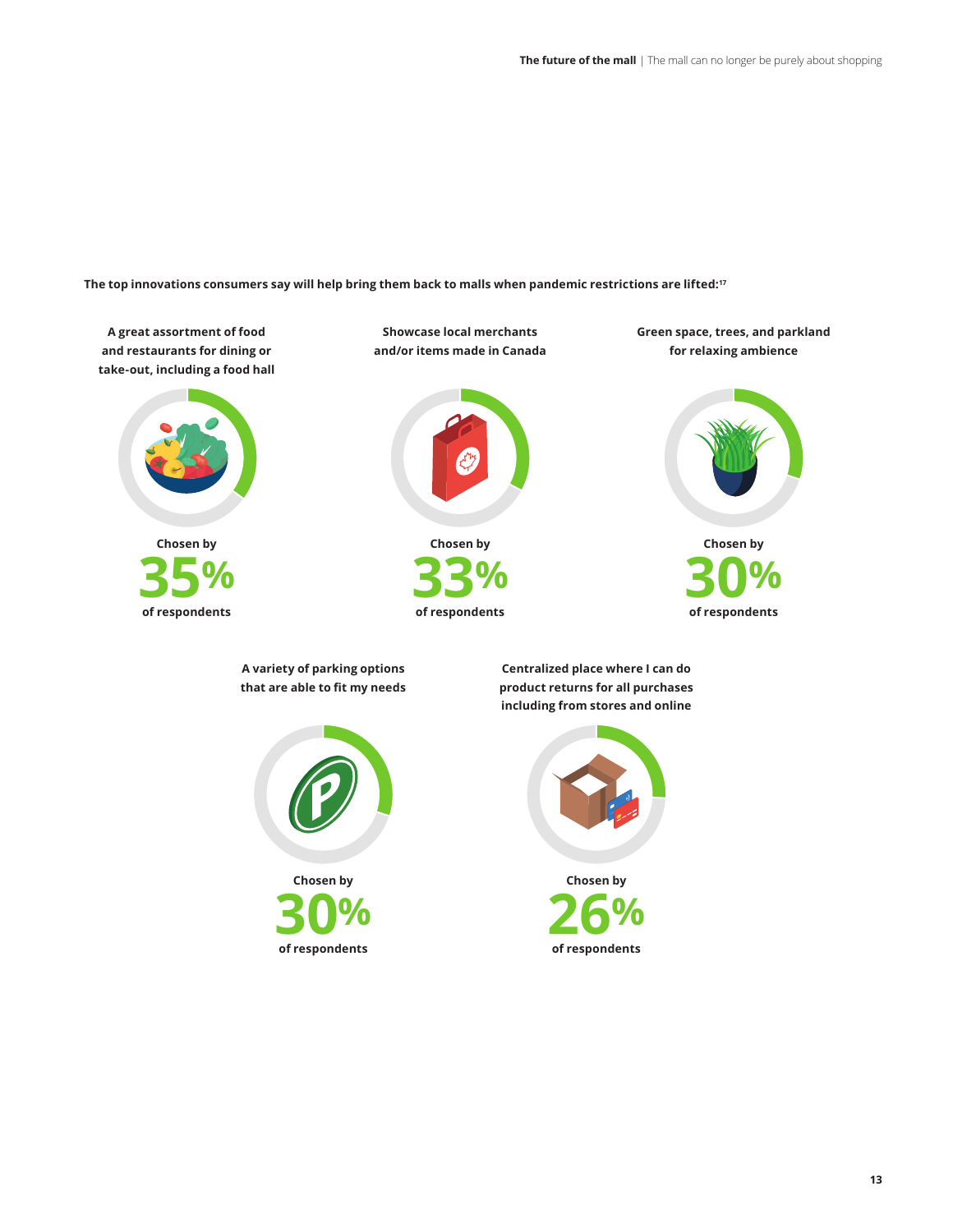# <span id="page-15-0"></span>So what does the "mall of the future" look like?



COVID-19 has served to accelerate changes that were already underway and accelerate innovation among retailers and mall owners alike. Canadian consumers were already starting to change how they shopped, and now they are looking to retailers and mall owners to elevate the visitor experience.

The mall of the future will not be your parents' mall. The traditional shopping mall was born in the 1960s to service a homogenous, newly suburban population. Society has changed, and those spaces have become obsolete. Those who capitalize on the opportunity to reinvigorate the shopping environment will undoubtedly be those who succeed in the long term.

To survive and thrive in the modern era, landlords and retailers need to focus on these key realities:



### **1. Focus on safety and convenience:**

The new mall will need to carefully balance consumers' desire for social interaction with their need for a safe, easy shopping experience. Retailers and owners need to address customers' concerns by finding innovative ways to adjust how they organize their stores, interact with customers, collect payment, and deliver products.



### **2. Rethink the role of the store:**

 Retailers need to reconsider the size and number of stores that will meet their customers' needs, eliminating poorer-performing stores and focusing on flagship, showroom, and pop-up experiences. Consumers will no longer come in just to browse; they will arrive already knowing what they want, and the associate's role will be to facilitate the purchase through an exceptional customer experience.



### **3. Make way for the food revolution:**

As mid-market fashion retailers move out of mall locations, their departure will make room for landlords to bring in an exciting new breed of restaurant offerings. This will feed the consumer's desire for social experience and will likely become the new anchor bringing visitors to the mall.

### "If malls don't reinvent themselves, there will be no mall of the future."

Landlord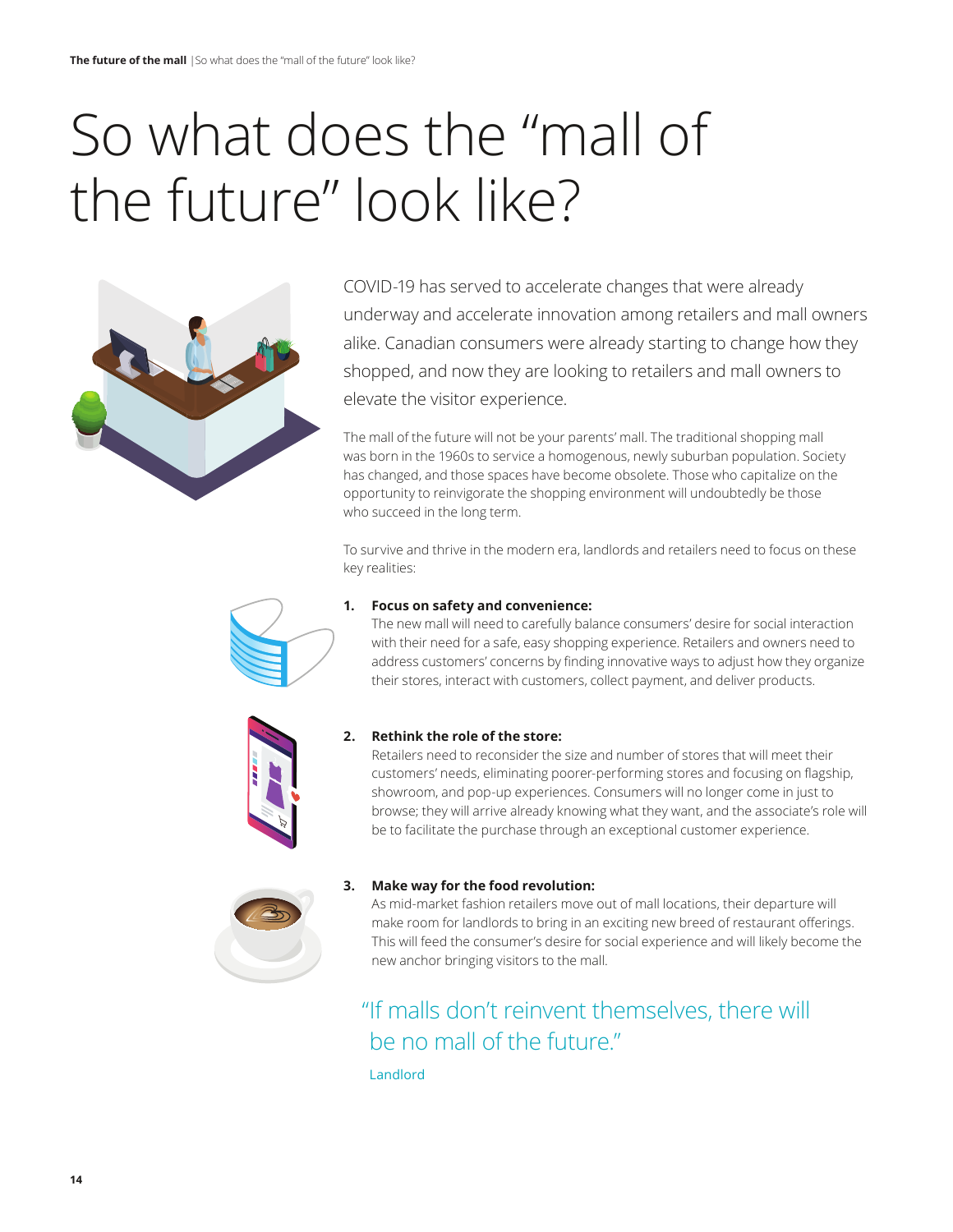

#### **4. Embrace technology:**

Retailers need to take a page from digital-first companies it's never been more important to build a seamless omnichannel brand presence. Customers are increasingly looking for a digitized experience both online and off, enabled by technological innovation at every turn. Malls and retailers need to use digital tools to maximize productivity and efficiency and create a dynamic, engaging experience.



#### **5. Become a new destination:**

Most of all, the mall must become the new meeting place for the community—a multi-purpose destination that offers extensive leisure activities as well as other functions, like office, residential, and cultural amenities. Shops should be mixed in with other complementary uses, giving visitors an interactive experience in which the entire environment comes into play. Owners may need to rethink their rental models to allow for different types of retail experiences, such as short-term pop-ups or exhibitions. There is a great opportunity here to be innovative.

### The mall of the future will not be your parents' mall.

#### **The impact of mobility on retail real estate**

A recent report in Deloitte's provocative series on the future of mobility looked at the powerful link between the evolution of human mobility and how people live, work, play...and shop:

"Like residential properties, the major trends unfolding in mobility are expected to impact commercial real estate through its effect on physical store layouts, parking needs and configurations, and the consumer shopping experience. As retailers embrace digital technologies, from warehouse to point of sale, physical store layouts will likely also need to adapt to increasing demands for efficiency and consumer convenience."18

#### **Do we even call it a mall?**

The "mall" as we know it will change forever, likely so much that we will need a new name for it. This new entity will be a destination that feeds the functional requirements of our lives as well as our need to be social. It will be a thriving community where people will live, work, play, and eat.

Retailers will reimagine the entire customer journey to include a seamless omnichannel experience that connects the online world to an elevated in-person experience in a right-sized, technologyenabled, service-driven store. Owners will enhance the experience for the long term, rethinking how their space is used to create natural daytime and nighttime demand for a wide variety of uses.

It remains to be seen for how long we will need to maintain social distancing measures or how entrenched the consumer behaviours learned over the three months of distancing will be. It is evident, however, that the pandemic has changed how people feel about interacting with the world around them. Those changes could last long into the future. Retailers and landlords alike have a great opportunity before them to create an entirely new breed of destination that will keep visitors coming back for years to come.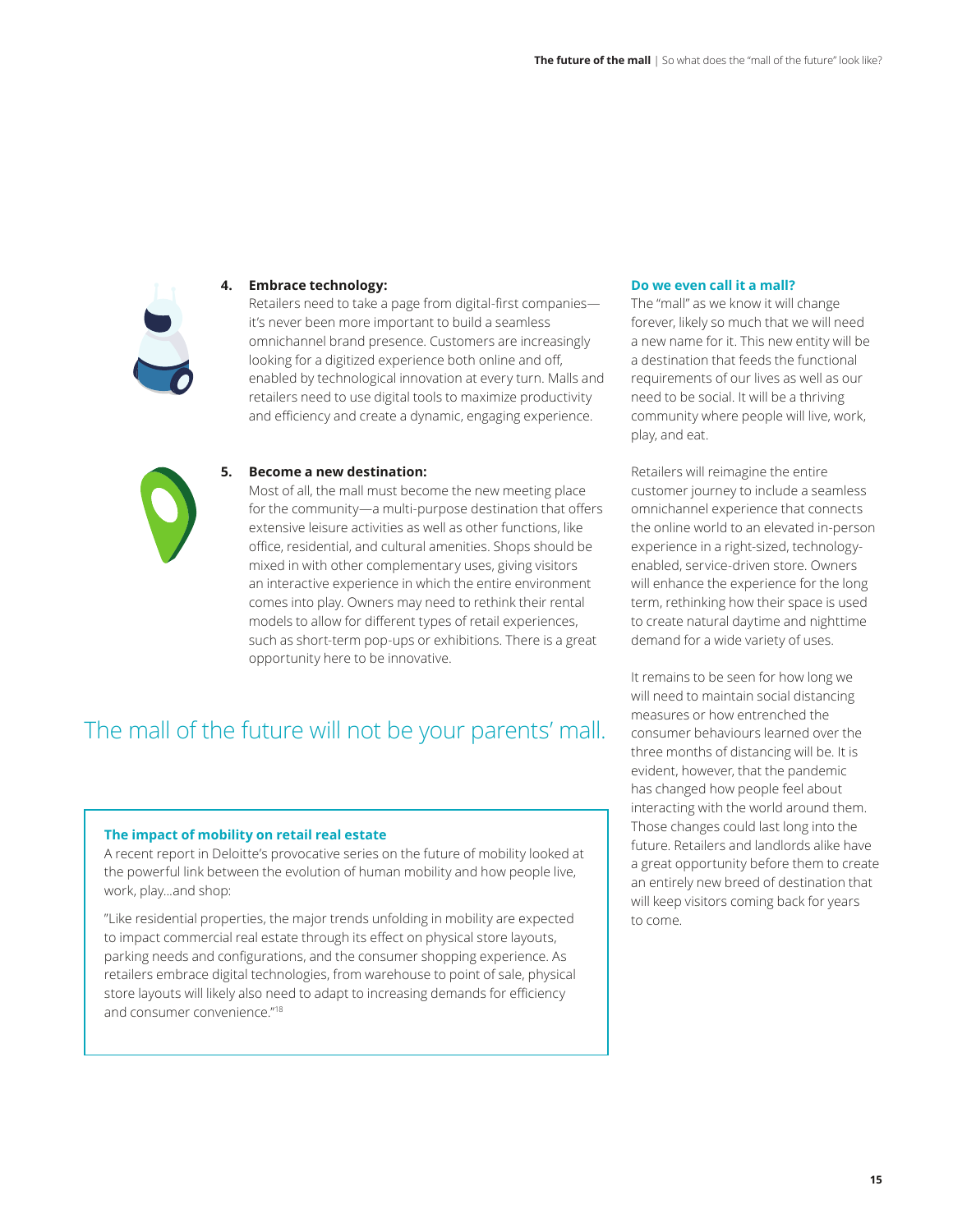### Contact

### **Marty Weintraub**  Partner National Retail Leader [martyweintraub@deloitte.ca](mailto:martyweintraub@deloitte.ca)

### Notes

- 1. Mobile data provided by PiinPoint [\(www.piinpoint.com\)](http://www.piinpoint.com).
- 2. As measured by revenue per square foot.
- 3. Mobile data provided by PiinPoint [\(www.piinpoint.com\)](http://www.piinpoint.com).
- 4. Ibid.
- 5. "Tech. 2019: Global Retail Tech Spending to Top \$203 Billion This Year," *Business Wire*, May 30, 2019, https://www.businesswire.com/news/ [home/20190530005528/en/Tech.-2019-Global-Retail-Tech-Spending-Top,](https://www.businesswire.com/news/home/20190530005528/en/Tech.-2019-Global-Retail-Tech-Spending-Top) accessed on July 7, 2020.
- 6. Deloitte-commissioned survey research with 1,000 Canadian consumers aged 18 and older between May 25 and June 1, 2020,
- 7. [Deloitte state of the consumer tracker, June 23-27, https://www2.deloitte.com/us/en/insights/industry/retail-distribution/consumer-behavior-trends-state](https://www2.deloitte.com/us/en/insights/industry/retail-distribution/consumer-behavior-trends-state-of-the-consumer-tracker.html)of-the-consumer-tracker.html, accessed on July 9, 2020.
- 8. [Craig Alexander, "Some perspectives on the Canadian consumer," Economic Insights, June 12, 2020, https://www2.deloitte.com/ca/en/blog/economic](https://www2.deloitte.com/ca/en/blog/economic-insights.html)insights.html, accessed on July 7, 2020.
- 9. [Kelly Tyko, "Nordstrom permanently closing 16 stores and three boutiques. Is your location on the list?,"](https://www.usatoday.com/story/money/2020/05/28/nordstrom-store-closures-2020-list-coronavirus-closings/5279058002/) *USA Today*, May 28, 2020, https://www.usatoday. com/story/money/2020/05/28/nordstrom-store-closures-2020-list-coronavirus-closings/5279058002/, accessed on July 7, 2020.
- 10. Deloitte-commissioned survey research with 1,000 Canadian consumers aged 18 and older between May 25 and June 1, 2020.
- 11. Ibid.
- 12. " State of retail tech: Ahead in 2020," *CB Insights*, January 2020, [https://www.cbinsights.com/reports/CB-Insights\\_Retail-Trends-2020.pdf,](https://www.cbinsights.com/reports/CB-Insights_Retail-Trends-2020.pdf) accessed on July 7, 2020.
- 13. Deloitte-commissioned survey research with 1,000 Canadian consumers aged 18 and older between May 25 and June 1, 2020.
- 14. Ibid.
- 15. Ibid.
- 16. Ibid.
- 17. Ibid.

<sup>18. &</sup>quot; Location, location, location in a mobile future: Residential, retail, and health care real estate in the new mobility ecosystem," *Deloitte Insights*, January 2020, <https://www2.deloitte.com/global/en/insights/focus/future-of-mobility/real-estate-development-evolving-mobility-ecosystem.html>, accessed on July 7, 2020.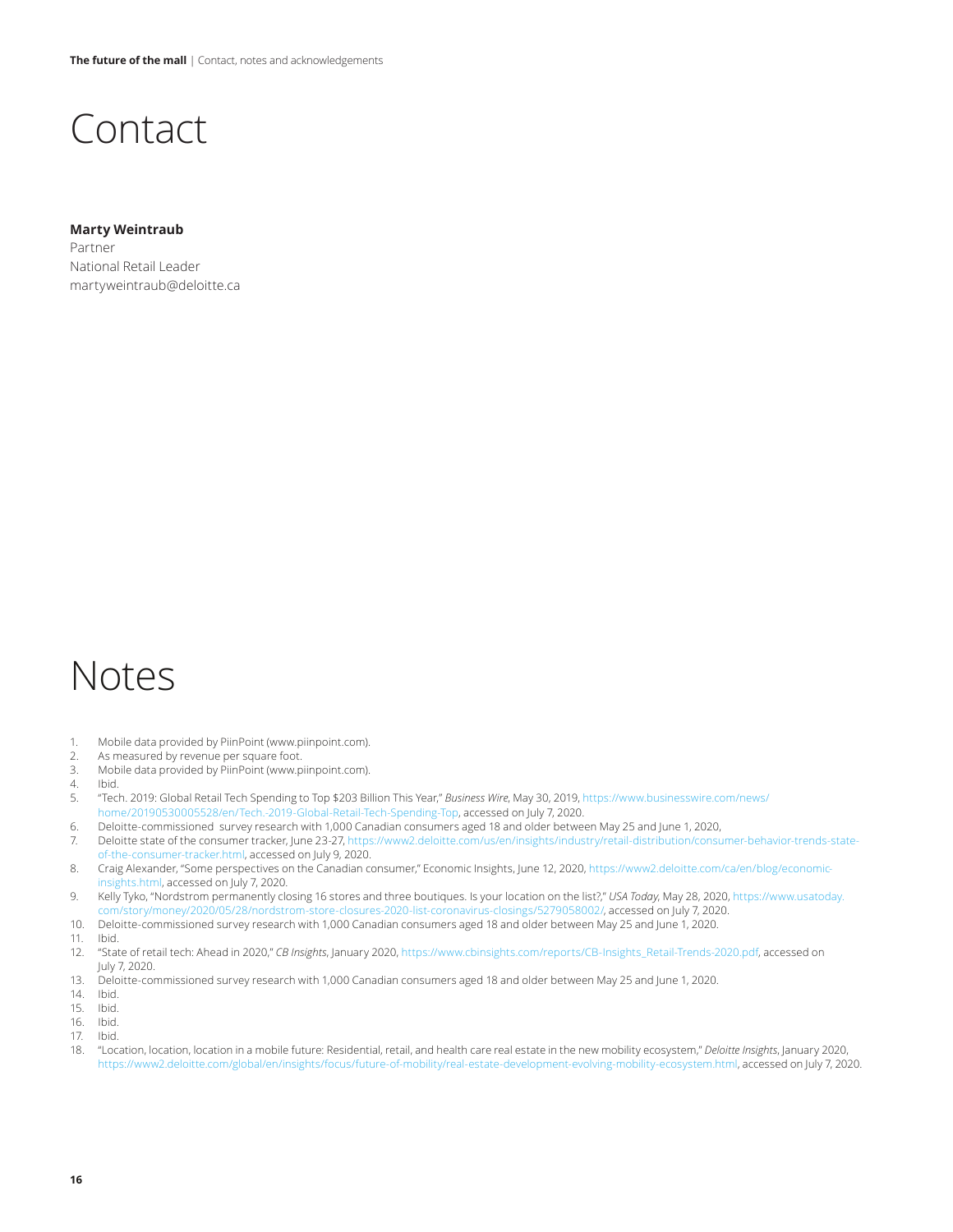## Acknowledgements

**Tom Peters**  Partner Pricing and Profitability Practice Leader

**Michael Penalosa**  Director Real Estate Advisory

**Kelly Nolan**  Manager Retail Transformation

**John MacLeod**  Senior Manger Analytic Insights

**Ash Parthasarathy**  Senior Consultant Retail Transformation

**Tony Le**  Analyst Real Estate Advisory **Dean Hillier**  Managing Partner Canadian Consumer Industry

**Dan Rowe**  Partner Canadian Consumer Industry

**Debbie Baxter**  Partner Real Estate Advisory

**Adam Brown**  Partner Financial Advisory

**Sarah Reid**  Senior Manager Head of Doblin

**Sangeetha Chandru**  Partner Retail Transformation **Shai Verma**  Partner Retail Transformation

**Jim Robeson**  CEO, Piinpoint [www.piinpoint.com](http://www.piinpoint.com)